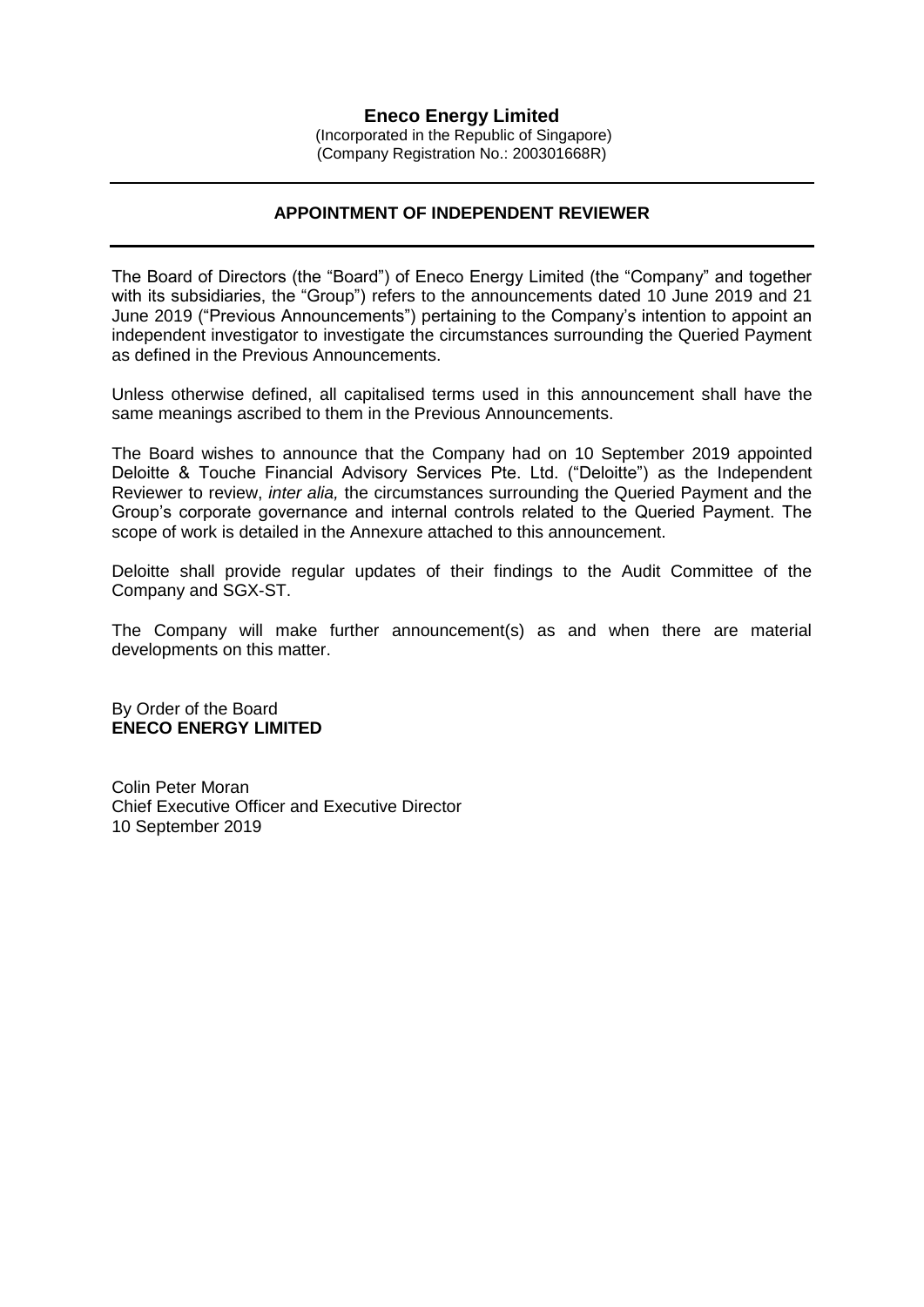#### **Phase 1 – Review of Transaction**

- a) To liaise with Ernst & Young LLP ("EY"), auditors of the Company, for documents relating to the Transactions provided by Aditya Wisnuwardana Seky Soeryadjaya ("DAS"), the Company's CEO and other members of the management to EY during the course of the 2018 year-end financial audit of the Company;
- b) Review and validate the requirements to furnish a bank guarantee ("BG") to the West Jambi concession holder in order to secure the extension of the exploratory permit;
- c) Review and understand the approval process leading to the withdrawal of S\$3,876,000 ("Funds") from another subsidiary company's bank account by DAS and its subsequent transfer to the broker identified as MPK ("PT Mandiri Pratama Khatulistiwa");
- d) Assess any related financial impact of the withdrawal of the Funds on the Company's financials;
- e) Review and understand the rationale and the circumstances surrounding the identification, selection and approval of MPK as the broker;
- f) Review and understand the circumstances leading to the impairment of the funds advanced to MPK to secure the BG;
- g) Background check of MPK;
- h) Trace the flow of Funds from the subsidiary company's bank account to the ultimate recipient of the Funds (in connection with the BG) and review the circumstances and rationale for such fund flow;
- i) Review the validity of the arrangement between the Company and MPK in consultation with independent solicitors, if necessary;
- j) Review the circumstances leading to the purported issuance of the Proforma BG or BG;
- k) Ascertain the validity of the Proforma BG or BG;
- l) Ascertain the present status of the BG;
- m) Ascertain the present status of the extension of the exploratory permit;
- n) Review and assess the relationship between MPK and the Company including the Company's directors, controlling shareholders and key executives (collectively "the Parties");
- o) Review any follow-up action taken by the Board and/or management in relation to the issuance of the BG; and
- p) Identify in consultation with independent solicitors any potential breach of listing rules, laws or regulations in Singapore governing the Company and the Parties. This will include, but not limited to, the identification of all responsible parties and the lapses on their part.